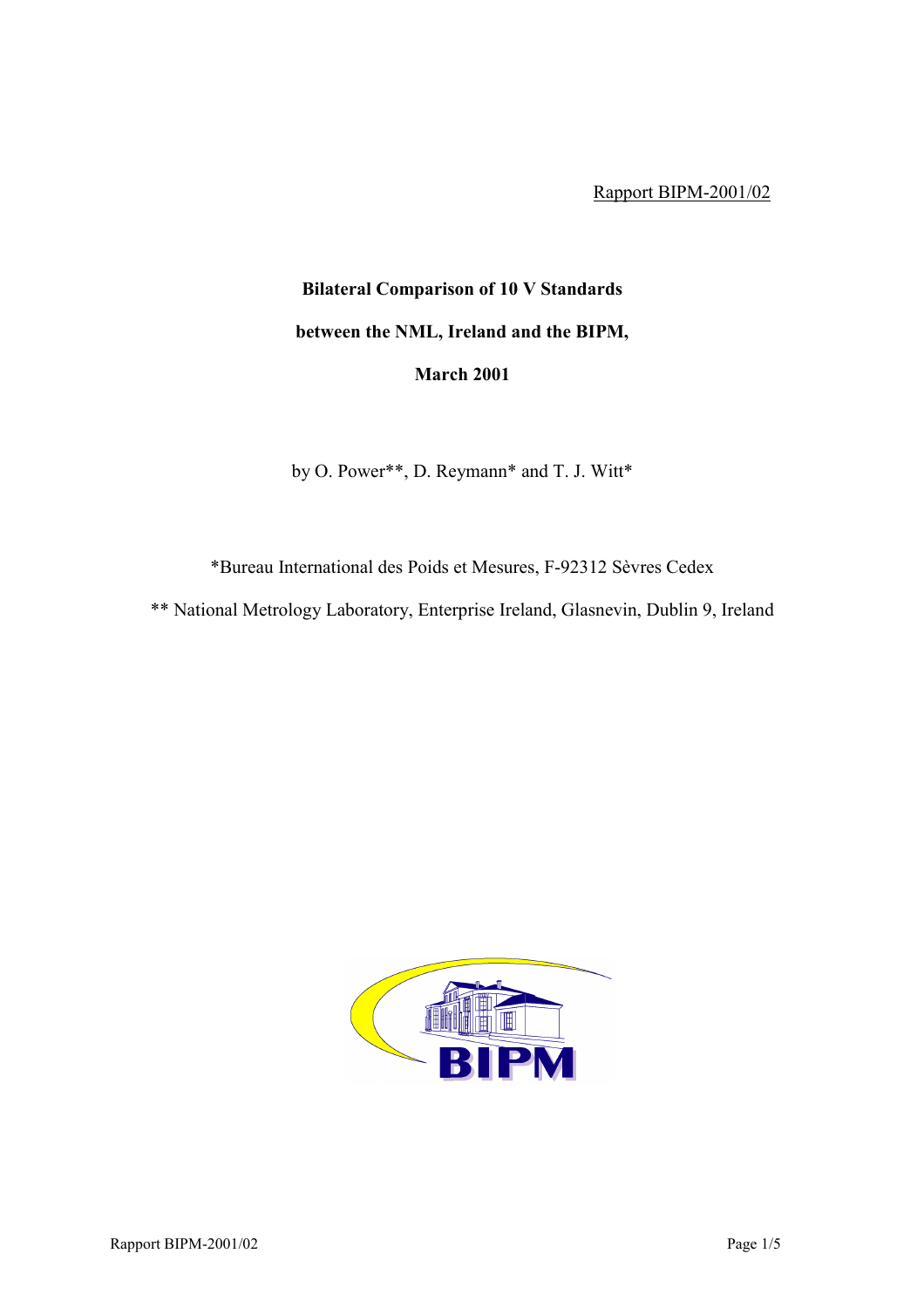## **Bilateral Comparison of 10 V Standards between the NML, Ireland and the BIPM, March 2001**

by O. Power\*\*, D. Reymann\* and T. J. Witt\* \*Bureau International des Poids et Mesures, F-92312 SËvres Cedex \*\* National Metrology Laboratory, Enterprise Ireland, Glasnevin, Dublin 9, Ireland

A comparison of the 10 V voltage reference standards of the BIPM and the National Metrology Laboratory (NML, Dublin, Ireland) was carried out in March 2001. Two BIPM 732B Zener diode-based travelling standards, BIPM6 and BIPM9, were transported by freight. The NML measurements were carried out at 10 V by comparison with the NML voltage standard reference. The BIPM measurements of the travelling standards were carried out by direct comparison to the Josephson effect standard. Results of all measurements were corrected for the dependence of the output voltage on ambient temperature and pressure.

Figures 1 and 2 show the measured values obtained for the two standards by the two laboratories. The values and uncertainties were calculated for the reference date from linear least-squares fits.

Table 1 lists the results of the 10 V comparison and the contributions to the uncertainty budget. Experience has shown that flicker or 1/*f* noise dominates the stability characteristics of Zener-diode standards and it is not appropriate to use the standard deviation of the mean to characterize the dispersion of measured values. For the present standards, the relative value of the flicker floor voltage is about 1 part in  $10^8$ .

In estimating the uncertainty we calculated the *a priori* uncertainty based on all known sources except that associated with the stability of the standards when transported, and compared this with the *a posteriori* uncertainty estimated by the standard deviation of the mean of the results from the two travelling standards. With only two travelling standards, the uncertainty of the standard deviation of the mean is comparable to the value of the standard deviation of the mean itself. If the *a posteriori* uncertainty is significantly different from the *a priori* uncertainty, we assume that a standard has changed in an unusual way and we used the larger of these two estimates in calculating the final uncertainty.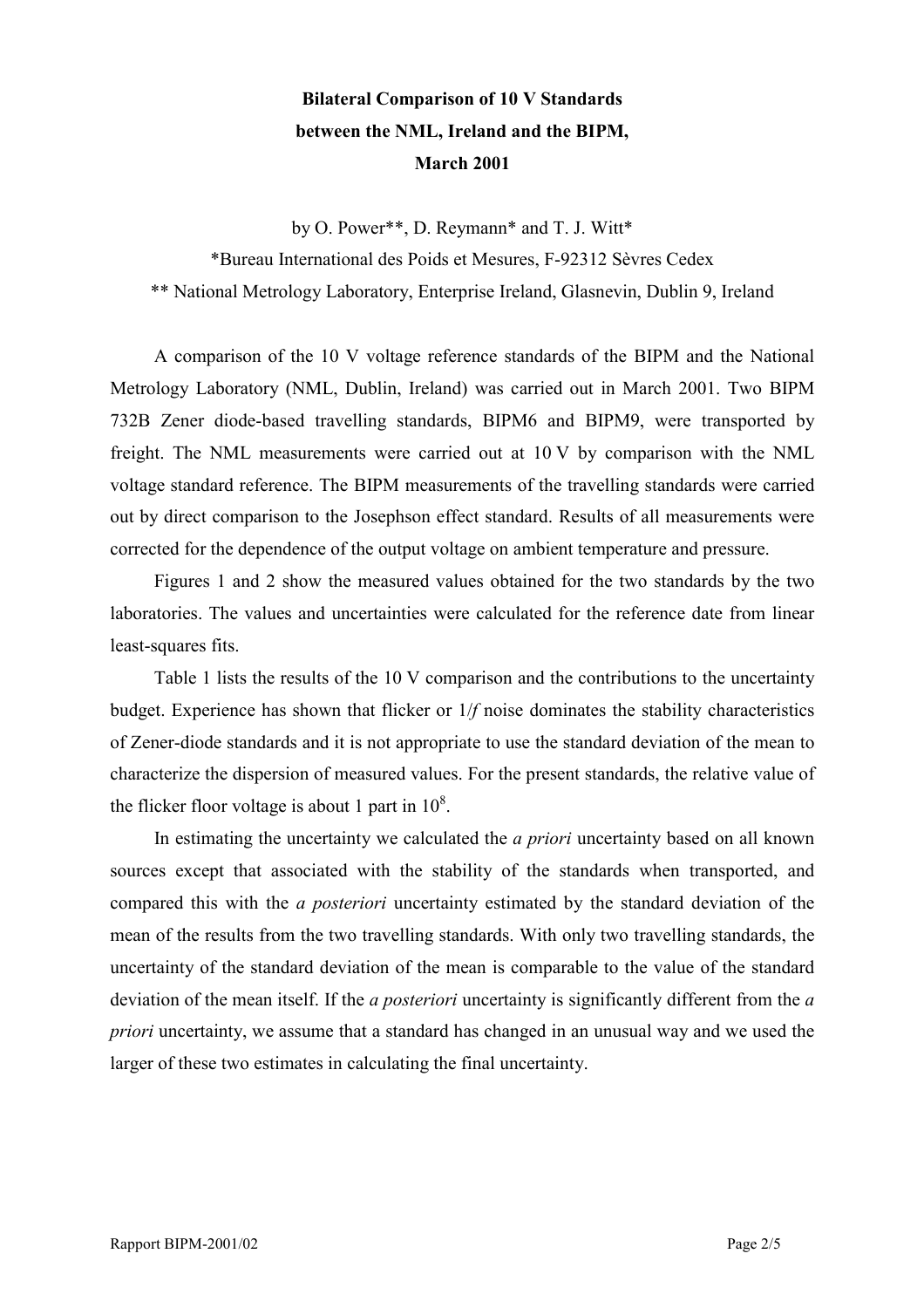In Table 1, the following elements are listed:

- (1) the predicted value  $U_{Z>NML}$  of each Zener, computed using a linear least squares fit to all of the data from the NML and referenced to the mean date of the NML's measurements;
- (2) the Type A uncertainty arising from instability of the Zener, computed as the standard uncertainty of the predicted value from the linear drift model, or an estimate of the 1/*f* noise voltage level;
- (3) the uncertainty component arising from the measuring equipment of the NML. This uncertainty is completely correlated between the different Zeners used for a comparison;
- (4-6) the corresponding quantities for the BIPM;
- (7) the uncertainty due to the combined effects of the uncertainties of the pressure and temperature coefficients and to the difference of the mean pressures and temperatures in the participating laboratories; although the same equipment is used to measure the coefficients for all Zeners, the uncertainty is dominated by the Type A uncertainty of each Zener, so that the final uncertainty can be considered as uncorrelated among the different Zeners used in a comparison;
- (8) the difference  $(U_{Z>NML} U_{Z-BIPM})$  for each Zener, and
- (9) the uncorrelated part of the uncertainty;
- (10) the result of the comparison, which is the mean of the differences of the calibration results for the different standards;

the uncertainty of the transfer, estimated by two methods;

- (11) the *a priori* uncertainty, which is the standard deviation of the mean value of the results from the different Zeners, counting only the uncorrelated uncertainties of the individual results;
- (12) the *a posteriori* uncertainty, which is the standard deviation of the mean of the different results;
- (13) the correlated part of the uncertainty;
- and
- (14) the total uncertainty of the comparison, which is the root-sum-square of the correlated part of the uncertainty and of the larger of (11) and (12).

Table 2 summarizes the uncertainties due to the BIPM measuring equipment and the maintenance and measuring equipment at the NML.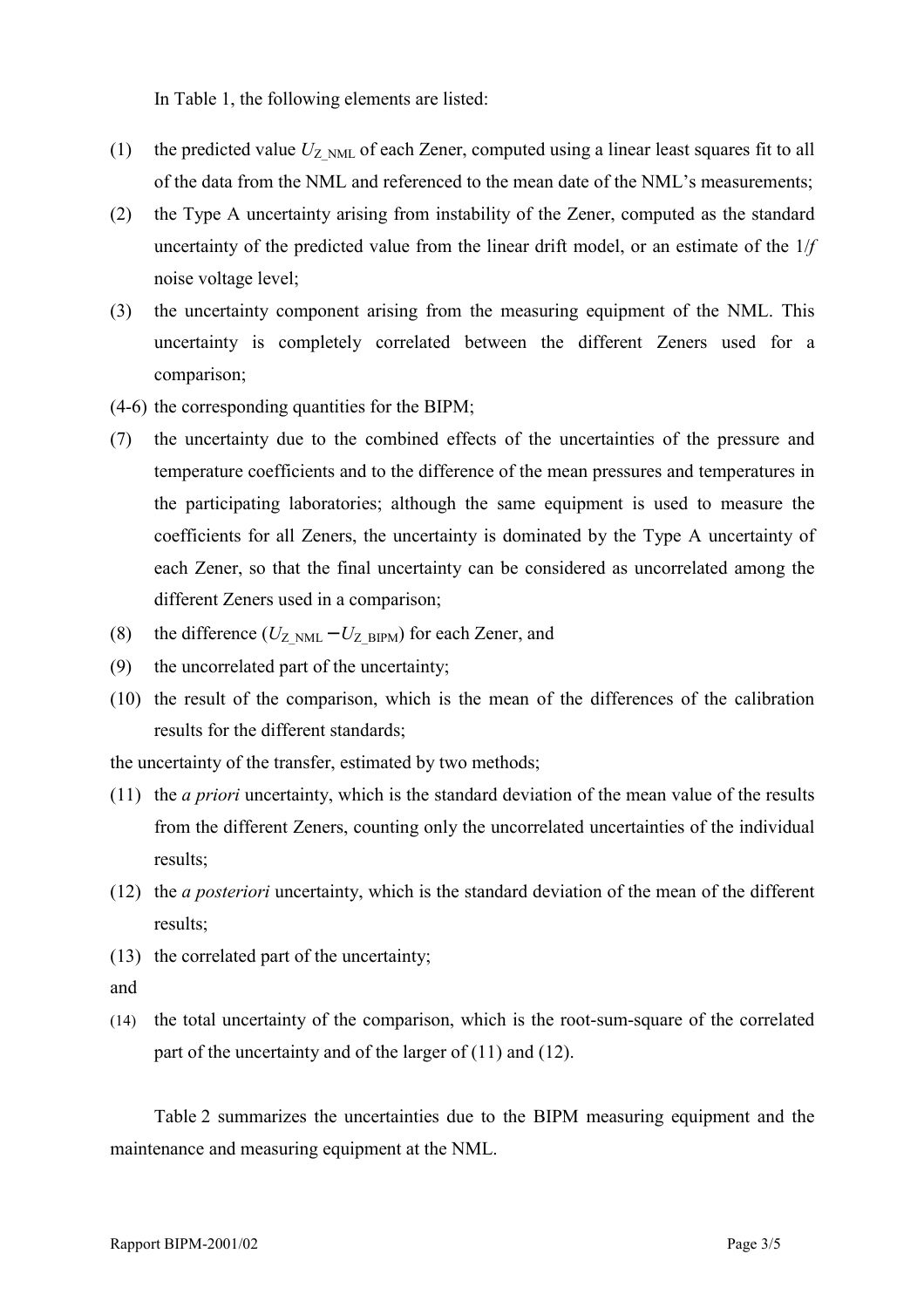The final results of the comparison are presented as the difference between the value assigned to a 10 V standard by each laboratory. The difference between the value assigned to a 10 V standard by the NML at the NML,  $U_{NML}$ , and that assigned by the BIPM at the BIPM,  $U_{\rm BIPM}$ , for the reference date is

$$
U_{\text{NML}} - U_{\text{BIPM}} = -0.34 \text{ }\mu\text{V}; u_c = 2.3 \text{ }\mu\text{V} \text{ on } 2001/03/13,
$$

where  $u_c$  is the combined standard uncertainty.

This is a satisfactory result. The difference between the values assigned to the travelling standards by the two laboratories is less than the standard uncertainty associated with the difference.



Figure 1. Voltage of BIPM6 and BIPM9 as a function of time, with linear leastsquares fits to the measurements in each laboratory